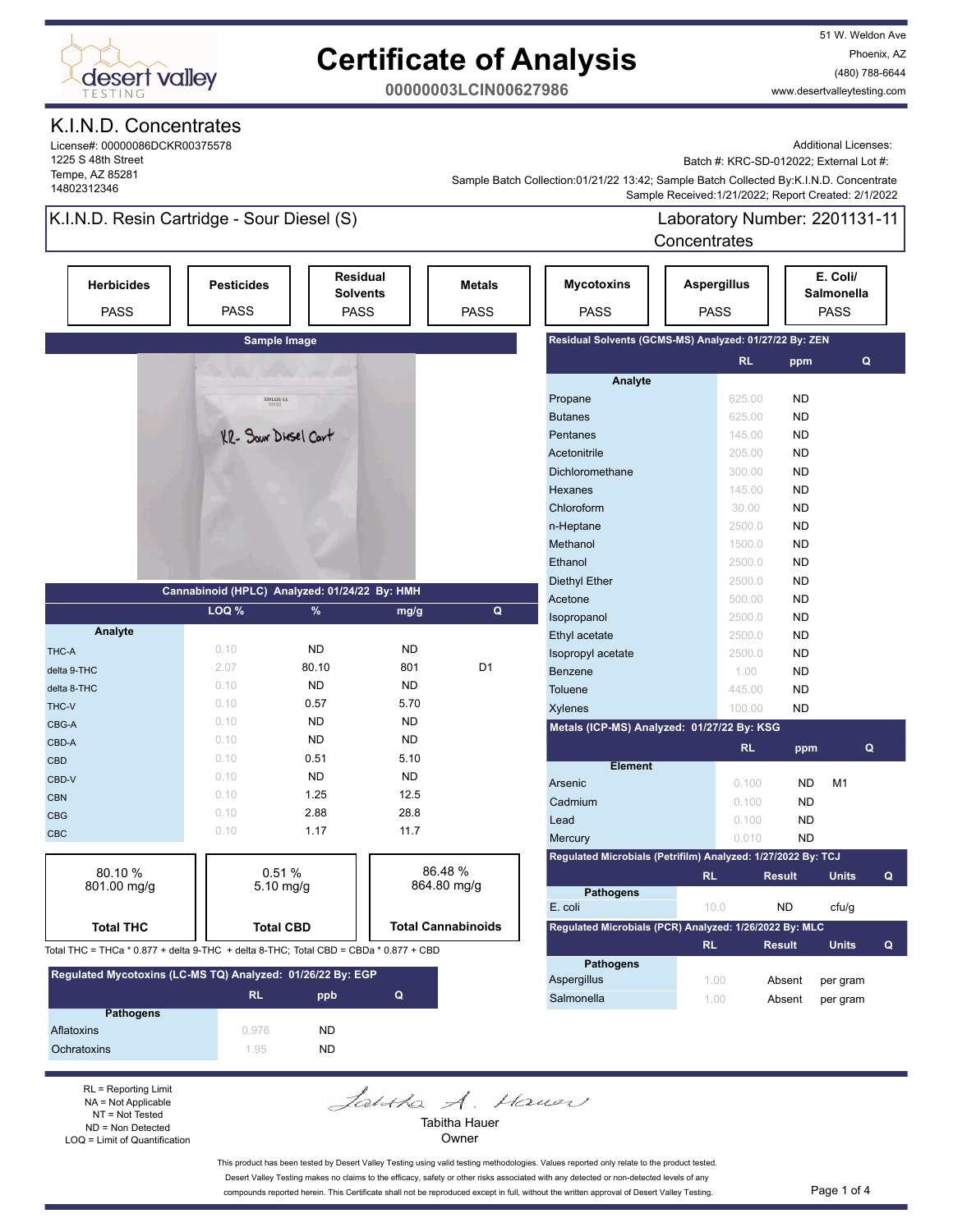

51 W. Weldon Ave Phoenix, AZ (480) 788-6644 www.desertvalleytesting.com

**00000003LCIN00627986**

### K.I.N.D. Concentrates

License#: 00000086DCKR00375578 1225 S 48th Street Tempe, AZ 85281 14802312346

Additional Licenses:

Batch #: KRC-SD-012022; External Lot #:

Laboratory Number: 2201131-11

 Sample Received:1/21/2022; Report Created: 2/1/2022 Sample Batch Collection:01/21/22 13:42; Sample Batch Collected By:K.I.N.D. Concentrate

**Concentrates** 

### K.I.N.D. Resin Cartridge - Sour Diesel (S)

| Pesticides (LC-MS TQ) Analyzed: 01/25/22 By: LEH |           |           |                |                          |           |           |                |  |
|--------------------------------------------------|-----------|-----------|----------------|--------------------------|-----------|-----------|----------------|--|
|                                                  | <b>RL</b> | ppm       | Q              |                          | <b>RL</b> | ppm       | Q              |  |
| Analyte                                          |           |           |                | Analyte                  |           |           |                |  |
| Acephate                                         | 0.195     | <b>ND</b> |                | Acequinocyl              | 0.976     | <b>ND</b> | L1, V1         |  |
| Acetamiprid                                      | 0.098     | <b>ND</b> |                | Aldicarb                 | 0.195     | <b>ND</b> |                |  |
| Azoxystrobin                                     | 0.098     | <b>ND</b> |                | <b>Bifenthrin</b>        | 0.098     | ND        | L1, V1         |  |
| <b>Boscalid</b>                                  | 0.195     | <b>ND</b> |                | Carbaryl                 | 0.098     | <b>ND</b> |                |  |
| Carbofuran                                       | 0.098     | <b>ND</b> |                | Chlorpyrifos             | 0.098     | <b>ND</b> |                |  |
| Diazinon                                         | 0.098     | <b>ND</b> |                | Dimethoate               | 0.098     | <b>ND</b> |                |  |
| Ethoprophos                                      | 0.098     | <b>ND</b> |                | Etofenprox               | 0.195     | <b>ND</b> |                |  |
| Etoxazole                                        | 0.098     | <b>ND</b> |                | Fenoxycarb               | 0.098     | <b>ND</b> |                |  |
| Fenpyroximate E                                  | 0.195     | <b>ND</b> | L1, V1         | Flonicamid               | 0.488     | <b>ND</b> | L1, V1         |  |
| Fludioxonil                                      | 0.195     | <b>ND</b> |                | Hexythiazox              | 0.488     | <b>ND</b> |                |  |
| Imazalil                                         | 0.098     | <b>ND</b> |                | Imidacloprid             | 0.195     | <b>ND</b> |                |  |
| Kresoxim-methyl                                  | 0.195     | <b>ND</b> |                | Malathion                | 0.098     | <b>ND</b> |                |  |
| Metalaxyl                                        | 0.098     | <b>ND</b> |                | Methiocarb               | 0.098     | <b>ND</b> |                |  |
| Methomyl                                         | 0.195     | <b>ND</b> |                | Myclobutanil             | 0.098     | <b>ND</b> |                |  |
| Naled                                            | 0.244     | <b>ND</b> |                | Oxamyl                   | 0.488     | <b>ND</b> |                |  |
| Piperonyl butoxide                               | 0.976     | <b>ND</b> |                | Propiconazole            | 0.195     | <b>ND</b> |                |  |
| Propoxure                                        | 0.098     | <b>ND</b> |                | Spiromesifen             | 0.098     | <b>ND</b> |                |  |
| Spirotetramat                                    | 0.098     | <b>ND</b> |                | Spiroxamine              | 0.195     | <b>ND</b> |                |  |
| Tebuconazole                                     | 0.195     | <b>ND</b> |                | Thiacloprid              | 0.098     | <b>ND</b> |                |  |
| Thiamethoxam                                     | 0.098     | <b>ND</b> |                | Trifloxystrobin          | 0.098     | <b>ND</b> |                |  |
| Abamectin                                        | 0.244     | <b>ND</b> | L1, V1         | <b>Bifenazate</b>        | 0.098     | <b>ND</b> |                |  |
| Chlorantraniliprole                              | 0.098     | ND        |                | Clofentezine             | 0.098     | <b>ND</b> |                |  |
| Cyfluthrin                                       | 0.976     | <b>ND</b> | L1, V1         | Cypermethrin             | 0.488     | <b>ND</b> | V <sub>1</sub> |  |
| Daminozide                                       | 0.488     | <b>ND</b> | L1, V1         | <b>DDVP</b> (Dichlorvos) | 0.049     | <b>ND</b> | V <sub>1</sub> |  |
| Fipronil                                         | 0.195     | <b>ND</b> |                | Paclobutrazol            | 0.195     | <b>ND</b> |                |  |
| Permethrins                                      | 0.098     | <b>ND</b> | L1, V1         | Phosmet                  | 0.098     | <b>ND</b> |                |  |
| Prallethrin                                      | 0.098     | <b>ND</b> | V <sub>1</sub> | Pyrethrins               | 0.488     | <b>ND</b> | L1, V1         |  |
| Pyridaben                                        | 0.098     | <b>ND</b> |                | Spinosad                 | 0.098     | ND        | L1             |  |
| Chlorfenapyr                                     | 0.976     | <b>ND</b> |                |                          |           |           |                |  |

#### **Herbicides (LC-MS TQ) Analyzed: 01/26/22 By: LEH**

**Q**

### **RL ppm**

**Analyte**

Pendimethalin 0.049 ND L1

RL = Reporting Limit NA = Not Applicable NT = Not Tested ND = Non Detected LOQ = Limit of Quantification

Jantha A. Hauer

Tabitha Hauer Owner

This product has been tested by Desert Valley Testing using valid testing methodologies. Values reported only relate to the product tested. Desert Valley Testing makes no claims to the efficacy, safety or other risks associated with any detected or non-detected levels of any compounds reported herein. This Certificate shall not be reproduced except in full, without the written approval of Desert Valley Testing. Page 2 of 4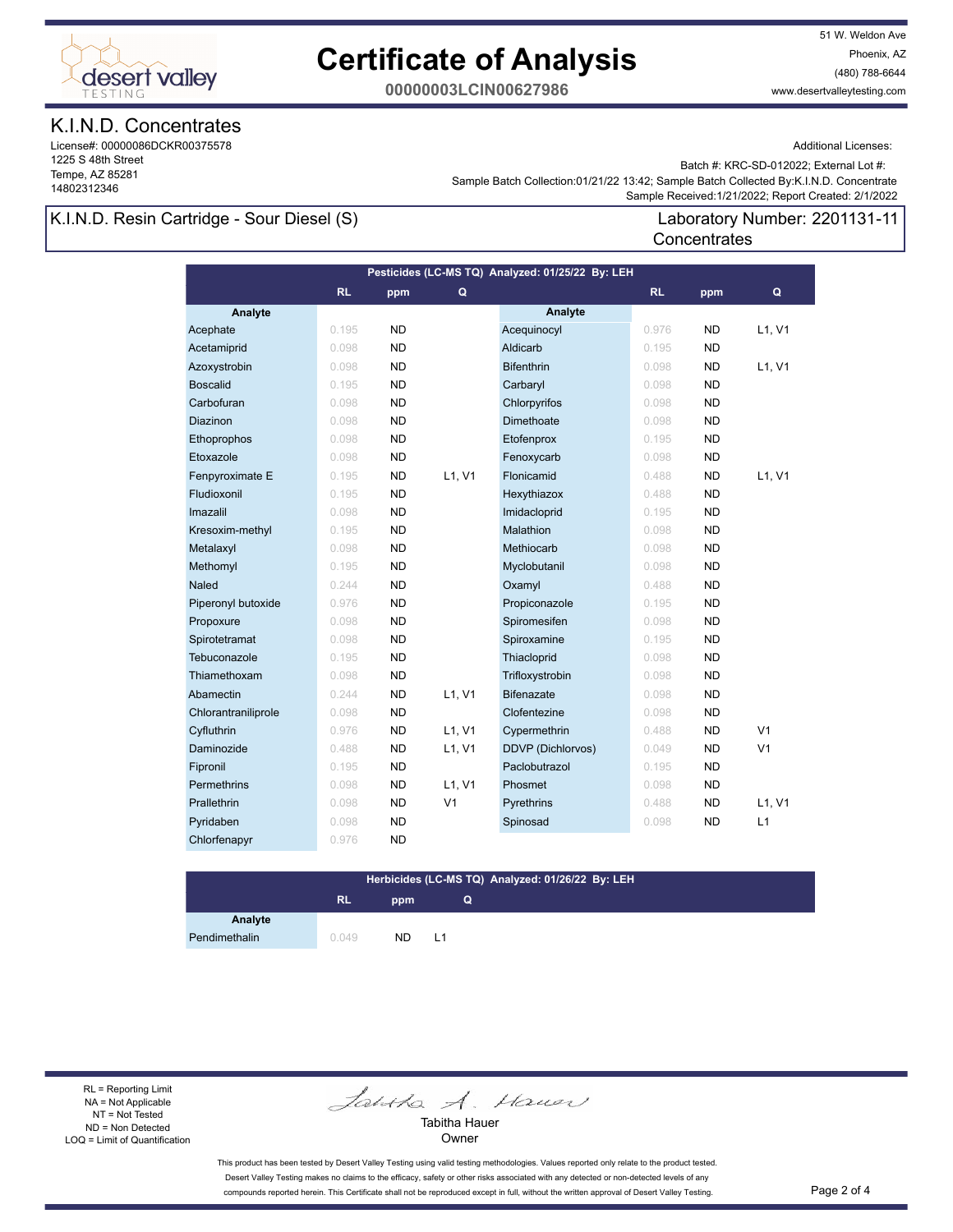

51 W. Weldon Ave Phoenix, AZ (480) 788-6644 www.desertvalleytesting.com

**00000003LCIN00627986**

### K.I.N.D. Concentrates

License#: 00000086DCKR00375578 1225 S 48th Street Tempe, AZ 85281

Additional Licenses:

Batch #: KRC-SD-012022; External Lot #:

Laboratory Number: 2201131-11

Sample Battri Collection.orizinzzi istaz, Sample Battri Collection (State Collection 2012)<br>Sample Received:1/21/2022; Report Created: 2/1/2022 Sample Batch Collection:01/21/22 13:42; Sample Batch Collected By:K.I.N.D. Concentrate

**Concentrates** 

### K.I.N.D. Resin Cartridge - Sour Diesel (S)

| Non-Regulated Microbials (PetriFilms) Analyzed: By: |           |               |              |   |  |  |
|-----------------------------------------------------|-----------|---------------|--------------|---|--|--|
|                                                     | <b>RL</b> | <b>Result</b> | <b>Units</b> | Q |  |  |
| <b>Pathogens</b>                                    |           |               |              |   |  |  |
| <b>Total Coliform</b>                               | NT        | NT            | ctu/g        |   |  |  |
| Yeast                                               | NT        | NT            | ctu/g        |   |  |  |
| Mold                                                | NT        | NT            | cfu/q        |   |  |  |
| Aerobic Bacteria                                    | NT        | NT            | cfu/q        |   |  |  |
| Enterobacteria                                      | NT        | NT            | ctu/g        |   |  |  |
|                                                     |           |               |              |   |  |  |

| Water Activity (Moisture Reacter) Analyzed: By: |                                      |           |   |  |  |  |  |
|-------------------------------------------------|--------------------------------------|-----------|---|--|--|--|--|
|                                                 |                                      | <b>AW</b> | Q |  |  |  |  |
| Compound                                        |                                      |           |   |  |  |  |  |
| <b>Water Activity</b>                           |                                      | NT        |   |  |  |  |  |
|                                                 | Moisture (Drying Oven) Analyzed: By: |           |   |  |  |  |  |
|                                                 |                                      | $\%$      | Q |  |  |  |  |
| Compound                                        |                                      |           |   |  |  |  |  |
| <b>Percent Moisture</b>                         | NT                                   | NT        |   |  |  |  |  |
| pH Test (HannHI11310) Analyzed: By:             |                                      |           |   |  |  |  |  |
|                                                 |                                      | <b>NA</b> | Q |  |  |  |  |
| Compound                                        |                                      |           |   |  |  |  |  |
| рH                                              |                                      | NT        |   |  |  |  |  |

|                             | Terpenes (GCMS-MS) Analyzed: | By:           |   |
|-----------------------------|------------------------------|---------------|---|
|                             | mg/g                         | $\frac{9}{6}$ | Q |
| Compound                    |                              |               |   |
| alpha-Bisabolol             | NT                           | <b>NT</b>     |   |
| (-)-Borneol and (+)-Borneol | NT                           | <b>NT</b>     |   |
| Camphene                    | NΤ                           | NT            |   |
| Camphor                     | <b>NT</b>                    | <b>NT</b>     |   |
| beta-Caryophyllene          | <b>NT</b>                    | <b>NT</b>     |   |
| trans-Caryophyllene         | NT                           | <b>NT</b>     |   |
| Caryophyllene Oxide         | NT                           | <b>NT</b>     |   |
| alpha-Cedrene               | ΝT                           | <b>NT</b>     |   |
| Cedrol                      | NΤ                           | NT            |   |
| Endo-fenchyl Alcohol        | <b>NT</b>                    | <b>NT</b>     |   |
| Eucalyptol                  | NT                           | <b>NT</b>     |   |
| Fenchone                    | NT                           | <b>NT</b>     |   |
| Geraniol                    | NΤ                           | <b>NT</b>     |   |
| Geranyl acetate             | NΤ                           | <b>NT</b>     |   |
| Guaiol                      | NΤ                           | <b>NT</b>     |   |
| Hexahydrothymol             | NT                           | <b>NT</b>     |   |
| alpha-Humulene              | NT                           | <b>NT</b>     |   |
| Isoborneol                  | NT                           | <b>NT</b>     |   |
| Isopulegol                  | NΤ                           | <b>NT</b>     |   |
| Limonene                    | ΝT                           | ΝT            |   |
| Linalool                    | ΝT                           | ΝT            |   |
| p-Mentha-1,5-diene          | NT                           | <b>NT</b>     |   |
| beta-Myrcene                | NT                           | <b>NT</b>     |   |
| trans-Nerolidol             | NT                           | <b>NT</b>     |   |
| Ocimene                     | NΤ                           | <b>NT</b>     |   |
| alpha-Pinene                | NΤ                           | NT            |   |
| beta-Pinene                 | NT                           | NT            |   |
| Pulegone                    | <b>NT</b>                    | <b>NT</b>     |   |
| Sabinene                    | NT                           | <b>NT</b>     |   |
| Sabinene Hydrate            | NT                           | <b>NT</b>     |   |
| gamma-Terpinene             | NΤ                           | <b>NT</b>     |   |
| alpha-Terpinene             | NΤ                           | <b>NT</b>     |   |
| 3-Carene                    | ΝT                           | <b>NT</b>     |   |
| <b>Terpineol</b>            | <b>NT</b>                    | <b>NT</b>     |   |
| Terpinolene                 | NT                           | <b>NT</b>     |   |
| Valencene                   | NT                           | <b>NT</b>     |   |
| <b>Nerol</b>                | ΝT                           | <b>NT</b>     |   |
| cis-Nerolidol               | NΤ                           | NΤ            |   |
| <b>Total Terpenes</b>       | NΤ                           | <b>NT</b>     |   |
|                             |                              |               |   |

#### RL = Reporting Limit NA = Not Applicable NT = Not Tested ND = Non Detected LOQ = Limit of Quantification

Jantha A. Hauer

Tabitha Hauer Owner

This product has been tested by Desert Valley Testing using valid testing methodologies. Values reported only relate to the product tested. Desert Valley Testing makes no claims to the efficacy, safety or other risks associated with any detected or non-detected levels of any compounds reported herein. This Certificate shall not be reproduced except in full, without the written approval of Desert Valley Testing. Page 3 of 4